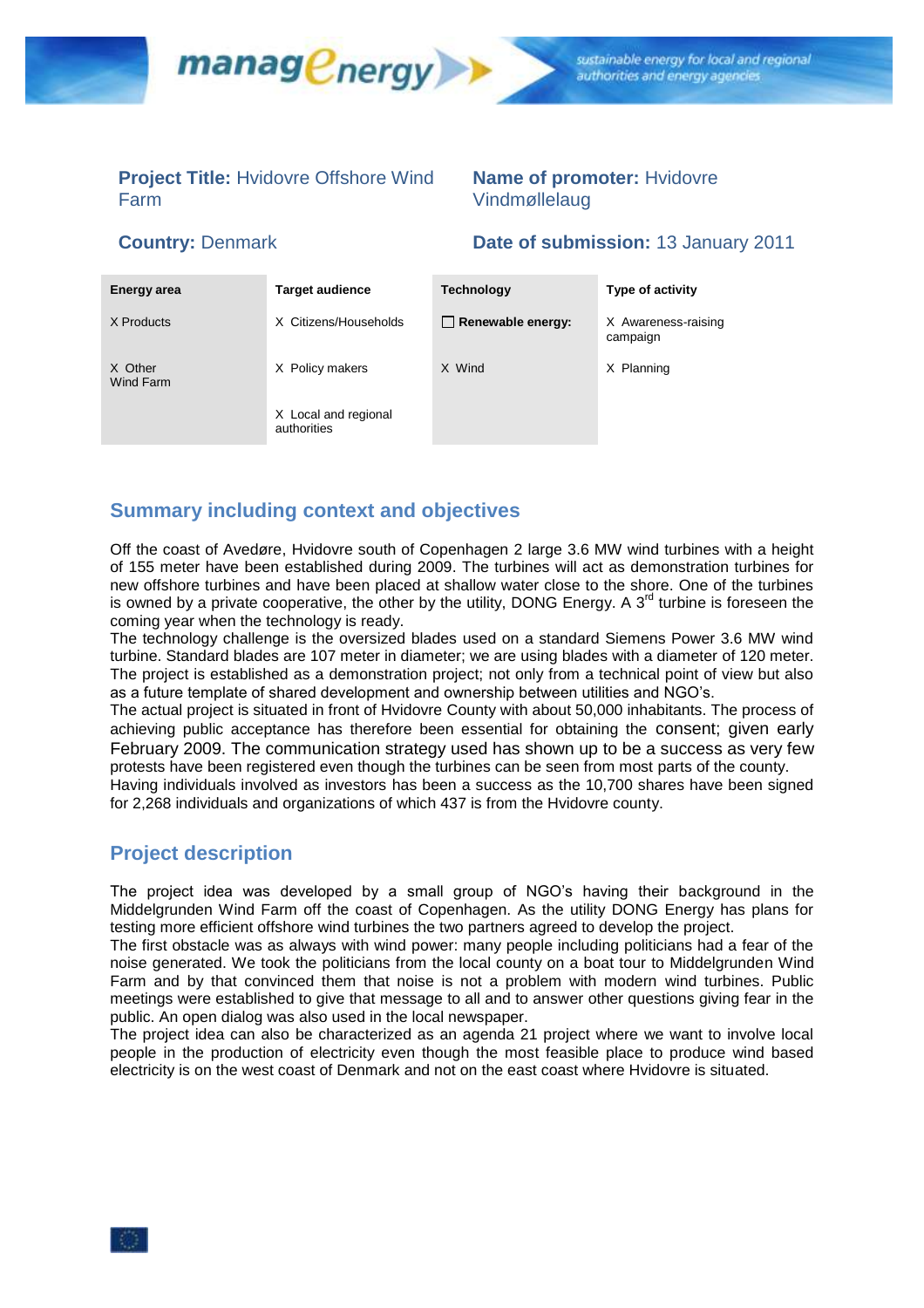sustainable energy for local and regional authorities and energy agencies





Siemens Power 3.6 MW wind turbine using blades with a diameter of 120 meters, Hvidovre, Denmark

The cost of the corporative turbine project was estimated to 58 million DKK (7.8 million  $\epsilon$ ) including organization of the cooperative which turned out to be correct. The yearly production is estimated to 11.9 GWh. A project of this kind is divided in shares of 1,000 kWh yearly production based on 90% of the expected production. In total 10,700 shares has to be sold of a price of 4,995 DKK (670 €) each. The feasibility of the project for individuals with the actual tariff for wind energy is showing 11% of return for the investment the first 7 years. For a period of 25 years the return is 6.7% and the payback time is 11 years. Uncertainties are first of all the yearly wind yield and the market price of electricity as the tariff is based on the market price.

No public funding was received. The cash flow was secured by having the utility partner to work as bank for the corporative at a time where not all shares was paid in. The utility was also securing the risk of not being able to sign in for all shares as they would sign for the remaining shares. This turned not out to be relevant.

In a corporative of this kind the rules are that one person has one vote independent of number of shares. A typical person investing is buying 3-5 shares which cope with the electric consumption in a standard household. Most of the 2,268 shareholders are individuals where about 20% is living in the county where the turbines are established. Some owners are unions buying shares equalizing the electricity consumption in their premise.

The production the first year has shown a better performance than expected. The production for 2010 was 10,461,573 kWh which is very promising taking into account that the first 4 months of the year still was testing period with several stops for checking up the systems. We can already now conclude that the wish to develop a more feasible offshore wind turbine for the North Sea and Baltic Sea has been a success.

### **Results and impacts**

The actual project is situated in front of Hvidovre County with about 50,000 inhabitants able to see the turbines every day. The communication strategy used has shown up to be a success as very few protests have been registered and the general opinion today one year after establishment is very positive even by people negative to the project from the beginning. In fact, some of the most negative protesters have been buying shares in the project. Interesting is also that new initiatives have shown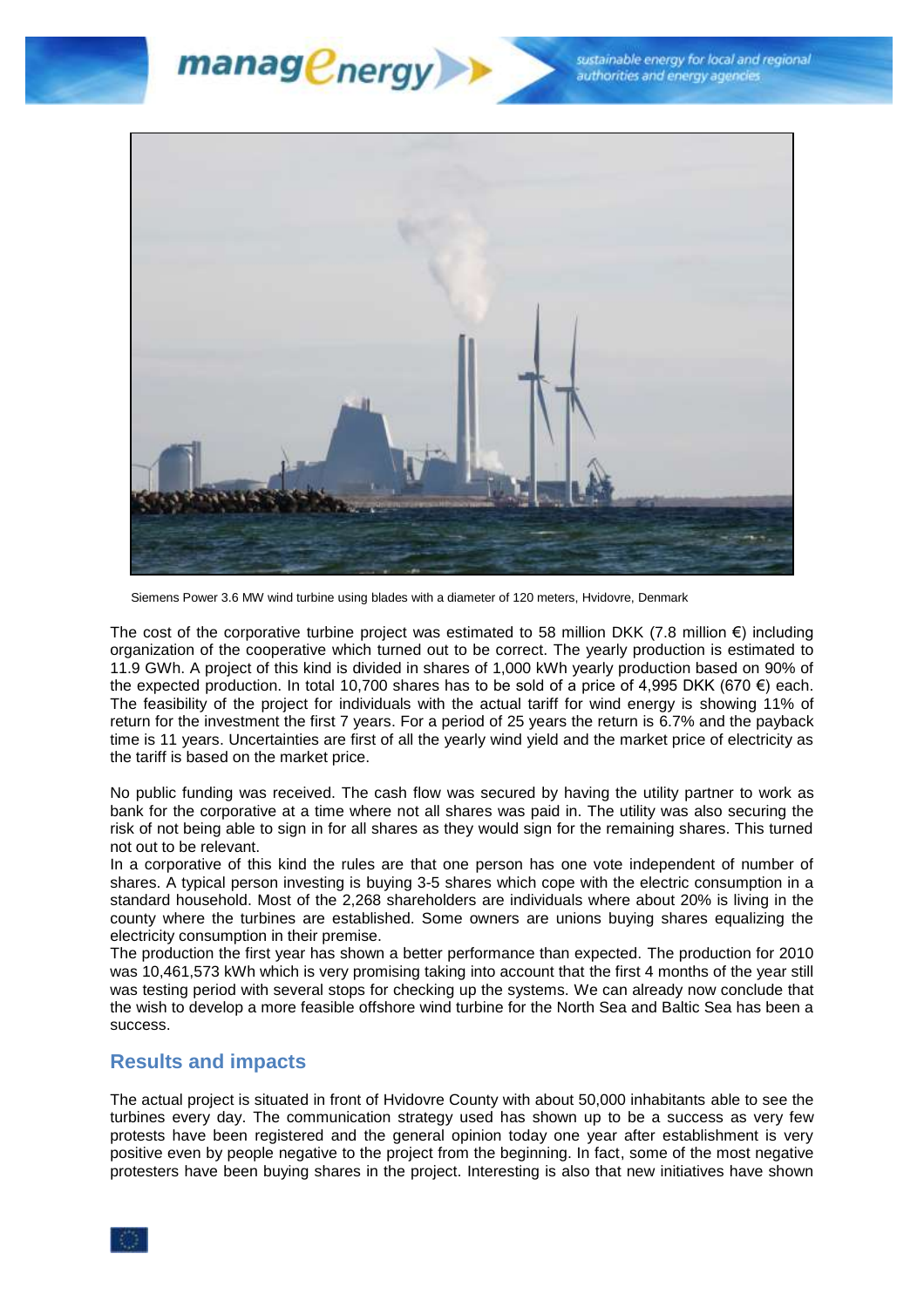

up in Denmark the last year copying the model from Hvidovre; working on building near shore wind farms with private individuals as investors organized in corporative.

The environment impact in a standard year of wind production based on the present energy mix in Denmark (Danish Energy Authority, [www.ens.dk](http://www.ens.dk/) or [www.dkvind.dk](http://www.dkvind.dk/) information leaflet B2) is reduction each year of 7,383 tons of  $CO<sub>2</sub>$ , 1.43 tons of  $SO<sub>2</sub>$  and 13.6 tons of  $NO<sub>x</sub>$ .

# **Sustainability of the action and financing**

managenergy

The project is financed in the future by the revenue. As a reserve is build up we can avoid having extra payments from shareholders. A corporative of this kind is not allowed to borrow money. A board of directors has been appointed and the board is working as NGO without getting paid. A secretariat is paid to keep the communication with shareholders and to run the administration

The local county recommended the project to the Government for consent and has it included in their "Green Plan" for the county. The local schools are including it in their science education and a "painted shadow" of the turbine is established at the asphalt pavement on the foot path along the beach in order for people to have an imagination of the size of the project. The corporative is organizing open house with visit to the turbine site every 2 years. National and international delegations have been visiting the project also after the big invasion at the COP15 meeting.

# **Project team**

The cooperative was organized as a typically NGO organization with large participation from the local county including representatives from established local companies and other NGOs from similar organizations sharing the knowhow from similar projects.

The work done by the NGOs was not paid. A secretariat was hired in a Copenhagen Agenda 21 Centre.

The work was organized in the following way:

- DONG Energy was responsible for the technical work including establishment of the EIA.
- The cooperative was responsible for the communication locally.
- The public hearing related to the EIA was performed together.
- DONG Energy was formally selling one of the 3.6 MW turbines to the cooperative when established November 2009.
- The cooperative was responsible for selling the 10,700 shares financing the turbine.

All work was carried out in common workgroups with representatives from both partners.

# **Lessons learned and replicability**

The Danish model for cooperative ownership was successfully used and can be duplicated in Europe. The local ownership has the advantage that the initial planning starts even before the official planning process and acts as a bottom up process involving ordinary people as well as professional planners at an early stage where changes in the project can be introduced without problems. Hereby all stakeholders get involved at an early stage and problems like visual impact is solved and existing fear for noise, shadow blinks etc. is minimized. The process secures local acceptances if the project is sound and stops projects not acceptable for the local population.

The ownership structure has to be adapted to national rules among other as well as local taxation rules for profit. Also simple rules for power purchase agreements need to be in place. Local ownership keeps the profit from the project local.